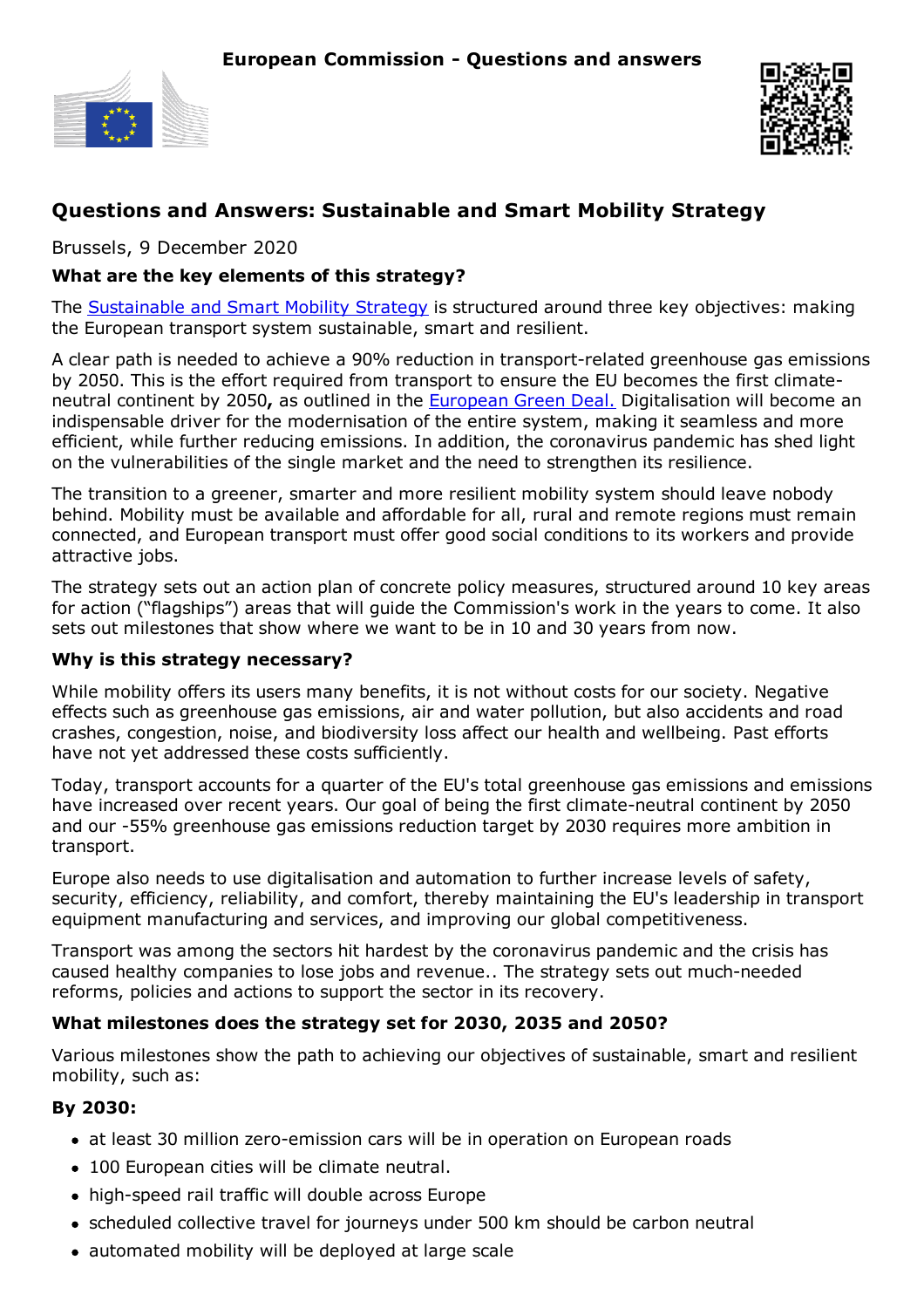zero-emission marine vessels will be ready for market

## **By 2035:**

zero-emission large aircraft will be ready for market

## **By 2050:**

- nearly all cars, vans, buses as well as new heavy-duty vehicles will be zero-emission.
- rail freight traffic will double.
- a fully operational, multimodal Trans-European Transport Network (TEN-T) for sustainable and smart transport with high speed connectivity.

# **KEY ELEMENTS PER MODE**

## **ROAD: What is your vision on decarbonising road transport?**

- **By 2030, there will be at least 30 million zero-emission cars and 80 000 zeroemission lorries in operation.**
- **By 2050, nearly all cars, vans, buses as well as new heavy-duty vehicles will be zero-emission.**
- **The 'polluter pays' and 'user pays' principles need to be implemented without delay in all transport modes.**

The Commission will propose a revision of the CO2 standards for cars and vans by June 2021, and will also review the CO2 standards for heavy-duty vehicles by 2022.

The upcoming proposal for more stringent air pollutant emissions standards for combustion engine vehicles (Euro 7) will ensure that only future-proof, low-emission vehicles enter the market.

Measures such as carbon-pricing (in the form of possible inclusion in the EU Emission Trading System), taxation, road charging, and the revision of rules on the weights and dimensions of heavy-duty vehicles will contribute to increasing demand for low- and zero-emission vehicles. For alternative fuels, the strategy calls for large-scale deployment of sustainable renewable and low-carbon fuels without delay.

We also plan to adjust our roadworthiness legislative framework to ensure the lifetime compliance of vehicles with emission and safety standards. A single faulty vehicle can pollute our air more than several thousand clean ones.

# **RAIL: What are the main aspects regarding rail transport?**

- **Traffic on high-speed rail will double by 2030**
- **Rail freight traffic will increase by 50% by 2030 and double by 2050.**
- **By 2030, rail and waterborne-based intermodal transport will be able to compete on equal footing with road-only transport in the EU.**

Completing the TEN-T [network](https://ec.europa.eu/transport/themes/infrastructure/ten-t_en), including the high-speed lines, will provide better connections along Europe's main corridors. Simplifying the use and purchase of cross-border tickets and improving passengers' awareness of their rights will make rail more attractive for customers.

The implementation of the Fourth Railway [Package](https://ec.europa.eu/transport/modes/rail/packages/2013_en) and opening rail markets to competition, will make railway operators more responsive to customer needs, and improve the quality of their services and their cost-effectiveness.

In 2021, the Commission will propose an action plan to boost long-distance and cross-border passenger rail services. To further reduce emissions, rail transport will need to be further electrified and, wherever this is not viable, the use of hydrogen should be increased.

For freight, a substantial part of the 75% of inland freight carried today by road should shift to rail and inland waterways. Increased capacity, strengthened cross-border coordination and cooperation between rail infrastructure managers, better overall management of the rail network, and the deployment of new technologies such as digital coupling and automation will enable this.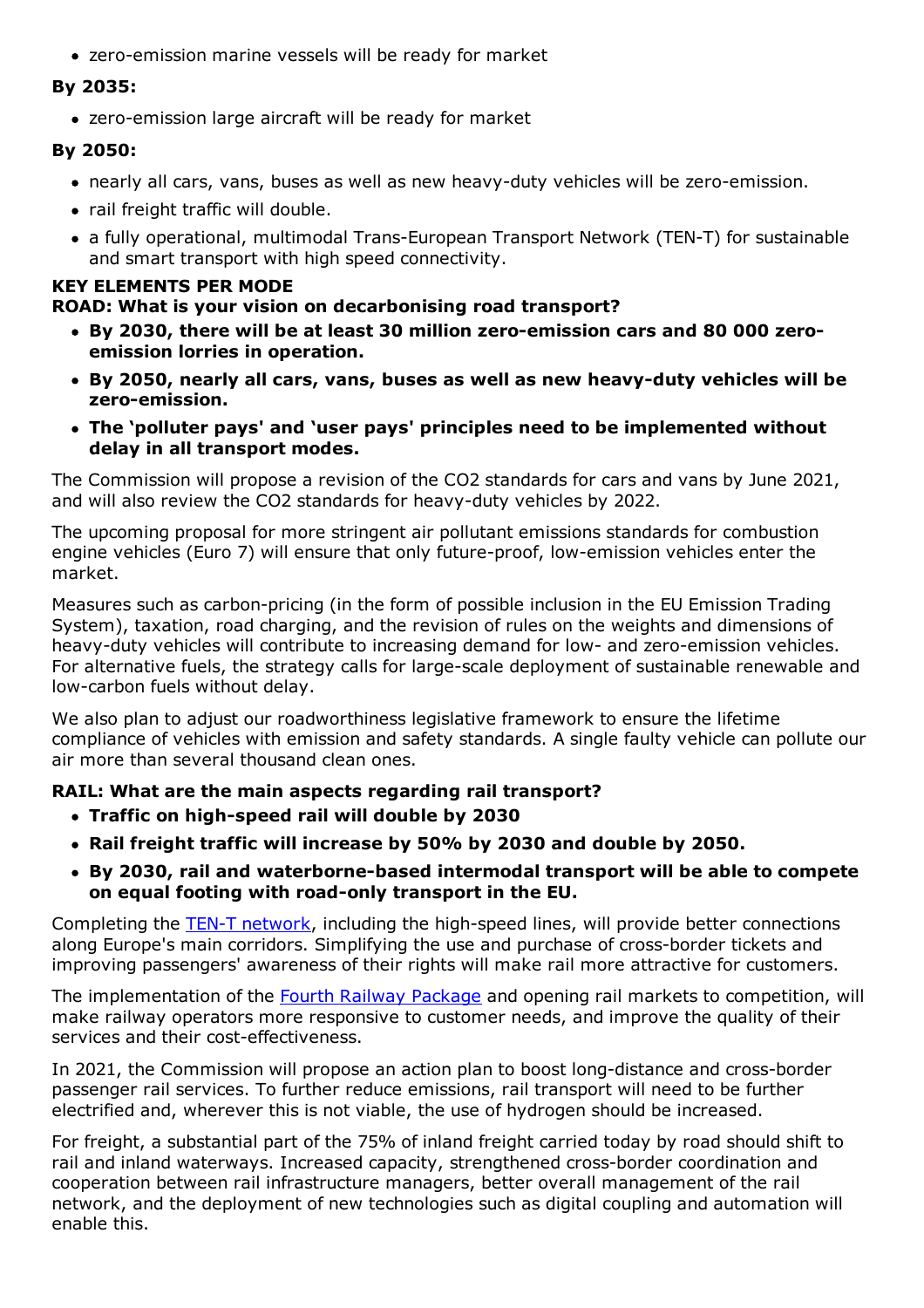The [European](https://ec.europa.eu/commission/presscorner/detail/en/ip_20_364) Year of Rail of 2021 is an excellent opportunity for Member States, the Commission and the rail sector to put these issues in the spotlight.

#### **WATERBORNE: What does the strategy foresee for decarbonising waterborne transport?**

## **Zero-emission ocean-going vessels will become market-ready by 2030**

A 'basket of measures' is needed to decarbonise maritime transport, where global actions remain critical for achieving significant reductions.\*

Similar to aviation, waterborne transport has greater decarbonisation challenges in the next decades, due to current lack of market-ready zero-emission technologies, long development and life cycles of vessels, the required significant investments in refuelling equipment and infrastructure, and international competition in the sector.

EU legislation on ship recycling will be reviewed and the Commission will also propose to extend the EU Emission Trading System (EU ETS) to the maritime transport sector in June 2021.

The upcoming FuelEU Maritime initiative will boost the production and uptake of sustainable maritime fuels, and the Commission will consider to establish a Renewable and Low-Carbon Fuels Value Chain Alliance.

Establishing clean ports as well as 'Emission Control Areas' in all EU waters is another priority, aiming at zero pollution to air and water from shipping for the benefit of sea basins, coastal areas and ports. For inland navigation, we will put forward the NAIADES III programme to tackle key challenges such as the need to complete links with the rail network, ensure climate resilient infrastructure, renew barge fleets and improve access to financing.

## **AVIATION: What are the main aspects with regard to decarbonising aviation? large zero-emission aircraft will be market ready by 2035**

A 'basket of measures' is needed to decarbonise aviation where global actions remain critical for achieving significant reductions. Aviation is facing similar decarbonisation challenges to those of waterborne transport.

In particular, carbon pricing is key to internalising the cost of CO2 emissions. For aviation, the Commission will present a proposal to reduce ETS allowances allocated for free to airlines. The Commission will also propose to implement the ICAO Carbon Offsetting and Reduction Scheme for International Civil Aviation (CORSIA) through the revision of the ETS Directive in 2021.

The upcoming ReFuelEU Aviation initiative will boost the production and uptake of sustainable aviation fuels, and the Commission will consider to establish a Renewable and Low-Carbon Fuels Value Chain Alliance.

More efficient traffic management through the **Single [European](https://ec.europa.eu/commission/presscorner/detail/en/ip_20_1708) Sky** can bring about further environmental gains. The Commission will propose measures to make our airports clean, by feeding stationed vessels and aircraft with renewable power instead of fossil energy for example.

#### **SUSTAINABLE MOBILITY What is key to achieving the sustainability objective?**

Under the European Green Deal greenhouse gas emissions from transport need to reduce by 90% to become climate neutral by 2050, and work towards our zero-pollution ambition. To achieve the systemic change we need to:

#### **(1) make all transport modes more sustainable,**

#### **(2) make sustainable alternatives widely available in a multimodal transport system and**

# **(3) put in place the right incentives to drive the transition.**

Measures will include boosting the production, distribution and use of renewable and low-carbon fuels in transport, as well as supporting the replacement of existing fleets with low- and zeroemission vehicles. We also need to increase the number of passengers travelling by rail and commuting by public transport and active modes, as well as shifting a substantial amount of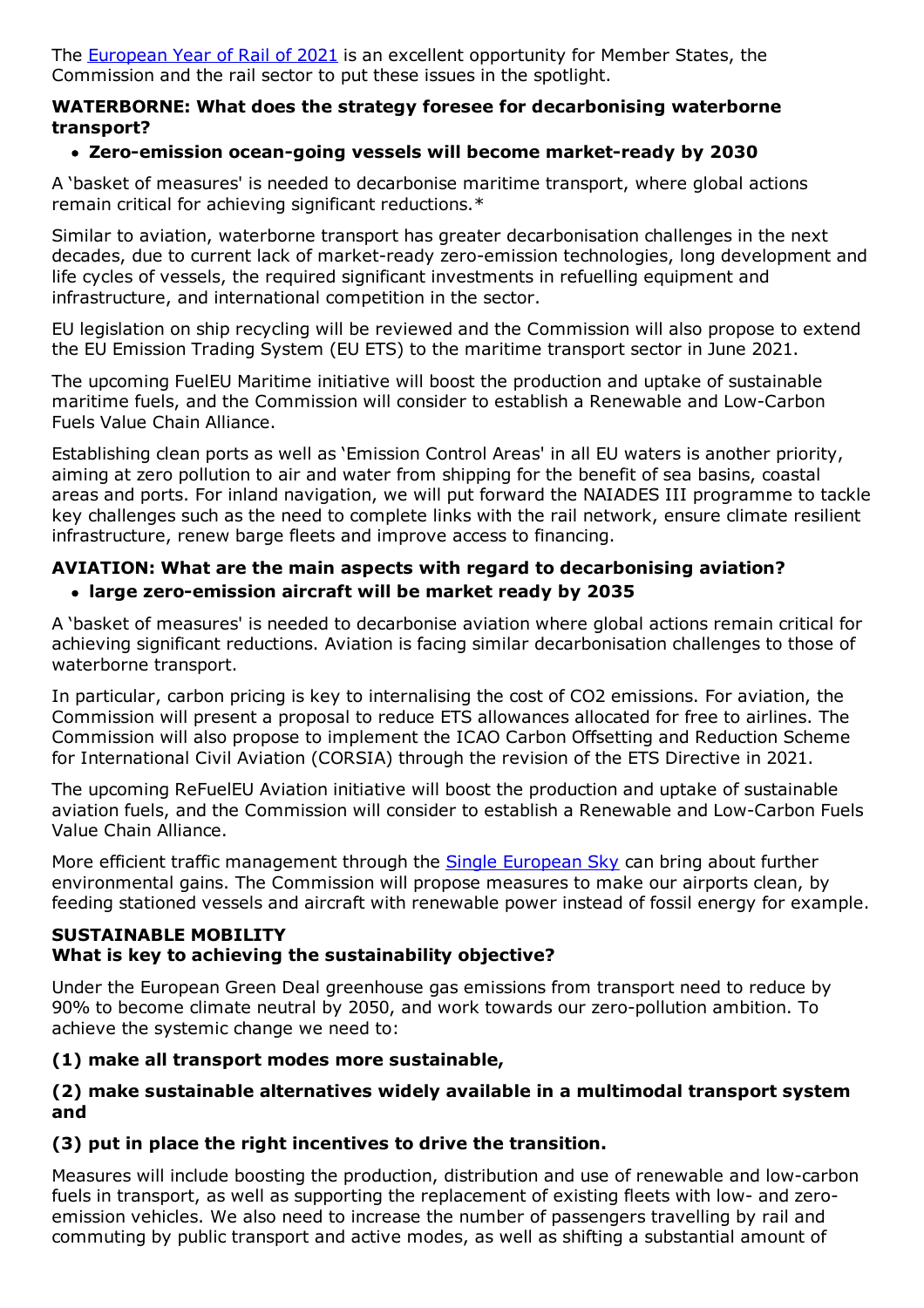freight onto more sustainable transport modes, such as rail and inland waterways.

Lastly, we need to implement the 'polluter pays' and 'user pays' principles without delay in all transport modes, in particular through carbon pricing and infrastructure charging mechanisms.

#### **How will the Commission ensure that the infrastructure needed for alternative fuels is in place?**

The increased use of renewable and low-carbon fuels across modes must go hand-in-hand with the creation of a comprehensive network of recharging and refuelling infrastructure. Our ultimate goal is a dense, widespread network to ensure easy access for all private and business customers, regardless of the mode they operate in.

We will address this issue when revising the Directive on Alternative Fuels Infrastructure, the Trans-European Transport Network (TEN-T) Regulation and other policy instruments such as the recast Renewable Energy Directive and the Energy Performance of Buildings Directive.

In addition, the 'Recharge and Refuel' European flagship under the Recovery and Resilience Facility seeks to build half of the 1 000 hydrogen stations by 2025 and one million out of 3 million public recharging points needed by 2030.

The Commission will also publish a strategic rollout plan outlining supplementary actions to support the rapid deployment of alternative fuels infrastructure across all modes.

#### **What does the strategy foresee for mobility in cities?**

Citizens expect progress with regard to air quality, traffic noise, congestion and road safety in their towns and cities.

In many cities mobility is shifting towards shared and collaborative services (shared cars, bikes, ride-hailing, and other forms of micromobility) facilitated by the emergence of intermediary platforms, thereby enabling the reduction of the number of vehicles in daily traffic.

Cities are and should therefore remain at the forefront of the transition towards greater sustainability in transport.

The strategy includes actions to make inter-urban and urban mobility more sustainable and healthy, by means of a revision of the Urban Mobility Package of 2013 for example.

The Commission will also engage with cities and Member States to ensure that all large and medium-sized cities that are urban nodes on the TEN-T network put in place their own sustainable urban mobility plans by 2030.

#### **SMART MOBILITY What role does digitalisation play in modernising the transport system?**

In the near future, we can expect the emergence and wider use of game-changing new mobility technologies, such as drones (unmanned aircraft) for commercial applications, autonomous vehicles, hyperloop, hydrogen powered aircraft and electric waterborne transport.

The European Commission will develop the framework to facilitate the development and deployment of digital tools and systems. We will work towards facilitating testing and making the regulatory environment fit for innovation, notably with regard to Artificial Intelligence.

We need to deploy new technologies to make the whole transport system more efficient, and our multimodal mobility seamless. The Commission is investing heavily in research and predeployment testing through funding instruments such as Horizon Europe, and Connecting Europe Facility.

Digitalisation and automation have also an important potential for further improvements when it comes to safety, security, reliability, and comfort, as well as maintaining the EU's leadership in transport equipment manufacturing and services, and improving our global competitiveness through efficient and resilient logistic chains.

European values, ethical standards, equality, data protection and privacy rules will be at the heart of these efforts, and cybersecurity will be treated with high priority.

#### **What is the Commission proposing with regard to ticketing?**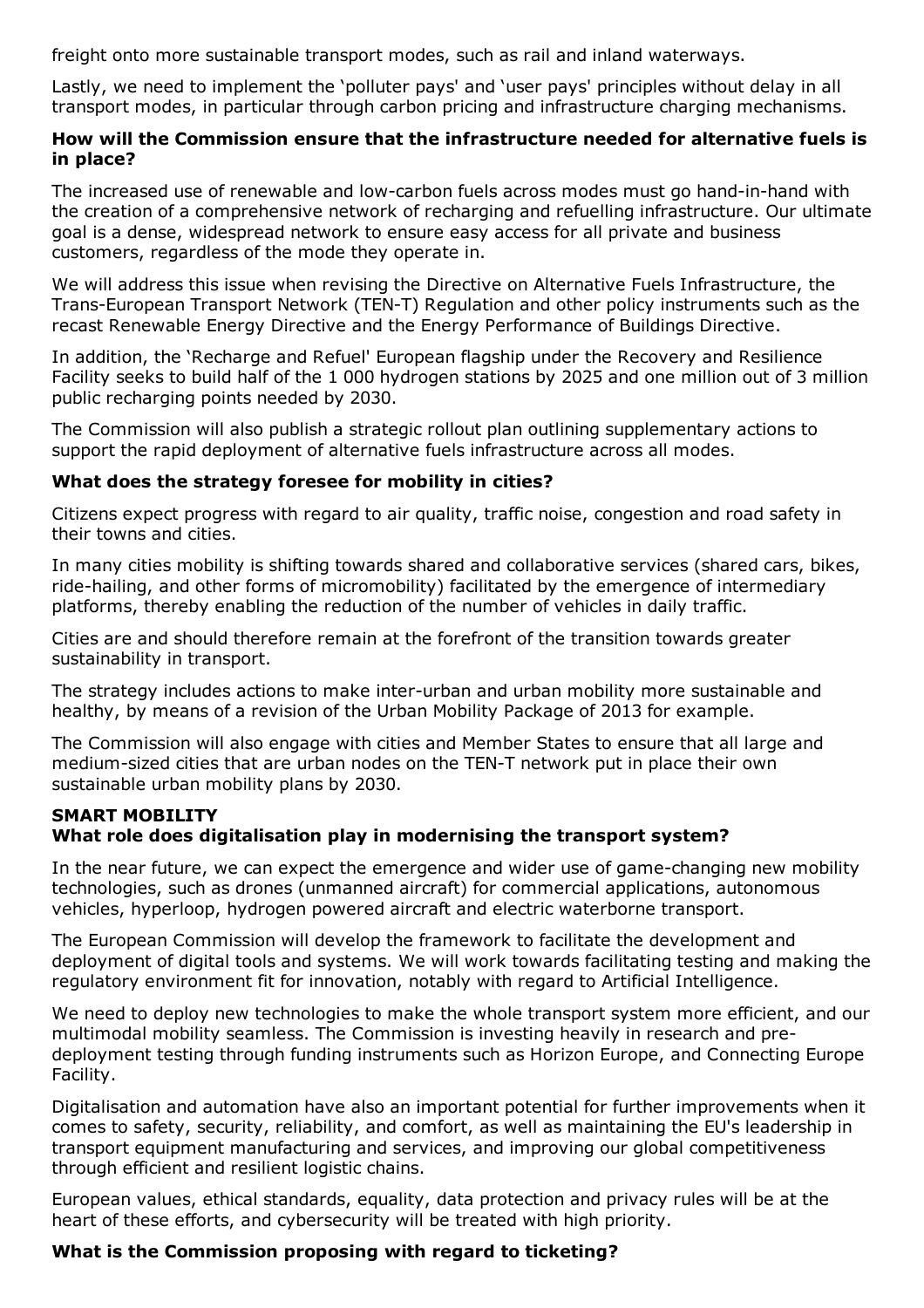Planning multimodal journeys and purchasing the necessary tickets is often cumbersome, as a framework for EU-wide, integrated, multimodal travel information, ticketing and payment services is currently lacking.

By 2030, seamless multimodal passenger transport will be facilitated by integrated electronic ticketing.

To make this a reality, we need to overcome issues related to the availability and accessibility of data, sub-optimal cooperation between suppliers and vendors and an overall lack of interoperability, for example.

We will therefore examine whether data-sharing and selling arrangements are fit for purpose. For example, subject to compliance with competition law, airlines could sell more tickets for trains, coaches and other sustainable modes of transport, for subsequent legs of a journey. Starting in 2021, the Commission will propose regulatory measures to enable innovative and flexible tickets that combine various transport modes and give passengers true options for doorto-door travel.

# **How do you prevent digitalisation from putting jobs at risk?**

The sustainable and smart transition will have an impact on jobs, training and the skills required in the future.

Some jobs may be at risk due to automation. At the same time, the ongoing digital transformation brings new opportunities, such as an improved working environment as well as completely new jobs that are more attractive for women and young people.

The Commission will issue recommendations for the transition to automation and digitalisation, and on means to mitigate any negative impact on the transport workforce. We need a credible path to ensure that the transition to the mobility system of the future is a just one.

#### **RESILIENT MOBILITY**

# **How will transport become more resilient? What exactly does this mean?**

Under resilience we highlight several important elements, such as:

- **to target the necessary recovery investments in infrastructure and fleets to modernise and green the sector.**
- **to strengthen our European Single Market**
- **the need for a just transition for both users and workers.**
- **the need for transport and mobility to remain safe and secure.**

The Coronavirus pandemic has shown how important and vulnerable our Single Market is, and the social, health and economic costs when free movement of people and goods is severely constrained or even curtailed altogether. The preservation of supply chains and a coordinated European approach to connectivity and transport activity are essential to overcome any crisis and strengthen the EU's strategic autonomy and resilience.

# **For More Information**

Press Release – A fundamental transport [transformation:](https://ec.europa.eu/commission/presscorner/detail/en/ip_20_2329) Commission presents its plan for green, smart and affordable mobility

Factsheet - The [Transport](https://ec.europa.eu/commission/presscorner/detail/en/fs_20_2350) and Mobility Sector

[Sustainable](https://ec.europa.eu/transport/sites/transport/files/legislation/com20200789.pdf) and Smart Mobility Strategy

Staff Working [Document](https://ec.europa.eu/transport/sites/transport/files/legislation/swd20200331.pdf)

[Legislative](https://ec.europa.eu/transport/sites/transport/files/legislation/com20200789-annex.pdf) Action Plan

[Video](https://audiovisual.ec.europa.eu/en/video/I-200032)

\*Updated on 11/12/2020 at 11:55.